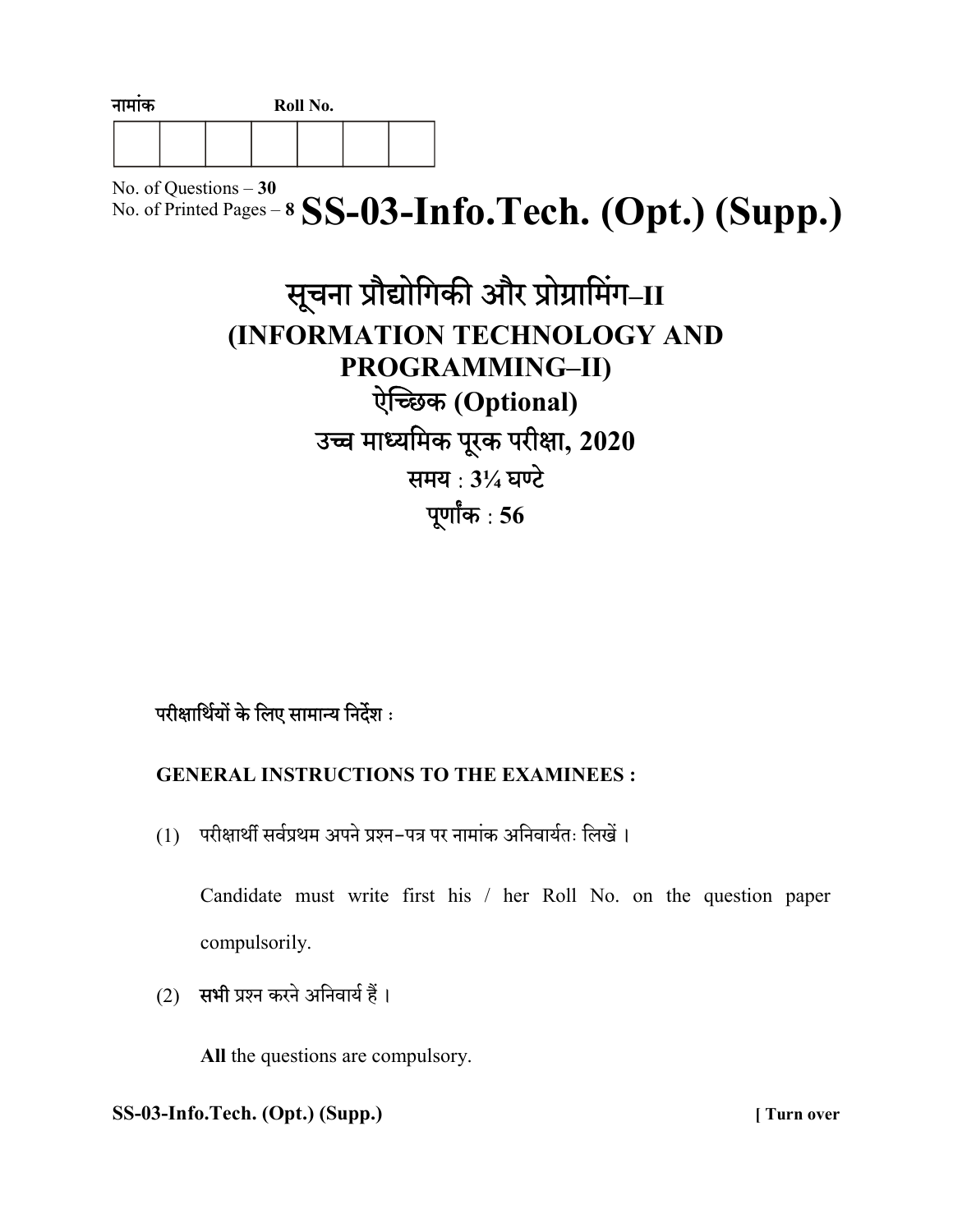- 2
- (3) प्रत्येक प्रश्न का उत्तर दी गई उत्तर-पुस्तिका में ही लिखें।

Write the answer to each question in the given answer-book only.

(4) जिन प्रश्नों में आन्तरिक खण्ड हैं, उन सभी के उत्तर एक साथ ही लिखें।

For questions having more than one part, the answers to those parts are to be written together in continuity.

(5) प्रश्न-पत्र के हिन्दी व अंग्रेजी रूपांतर में किसी प्रकार की त्रुटि/अंतर/विरोधाभास होने पर हिन्दी भाषा के प्रश्न को ही सही मानें।

If there is any error / difference / contradiction in Hindi & English versions of the question paper, the question of Hindi version should be treated valid.

| (6) | खण्ड           | प्रश्न संख्या      | अंक प्रत्येक प्रश्न       |
|-----|----------------|--------------------|---------------------------|
|     | अ              | $1 - 13$           | 1                         |
|     | ब              | 14-24              | $\overline{2}$            |
|     | स              | $25-27$ )<br>28-30 | $\frac{3}{4}$             |
|     | <b>Section</b> | Q. Nos.            | <b>Marks per question</b> |
|     | $\mathbf{A}$   | $1 - 13$           | 1                         |
|     | B              | 14-24              | $\overline{2}$            |
|     | $\mathcal{C}$  | $25-27$<br>28-30   | $\mathfrak{Z}$            |
|     |                |                    |                           |

 $(7)$  प्रश्न संख्या 28, 29 व 30 में आन्तरिक विकल्प हैं।

Question Nos. 28, 29 and 30 have internal choices.

### SS-03-Info.Tech. (Opt.) (Supp.)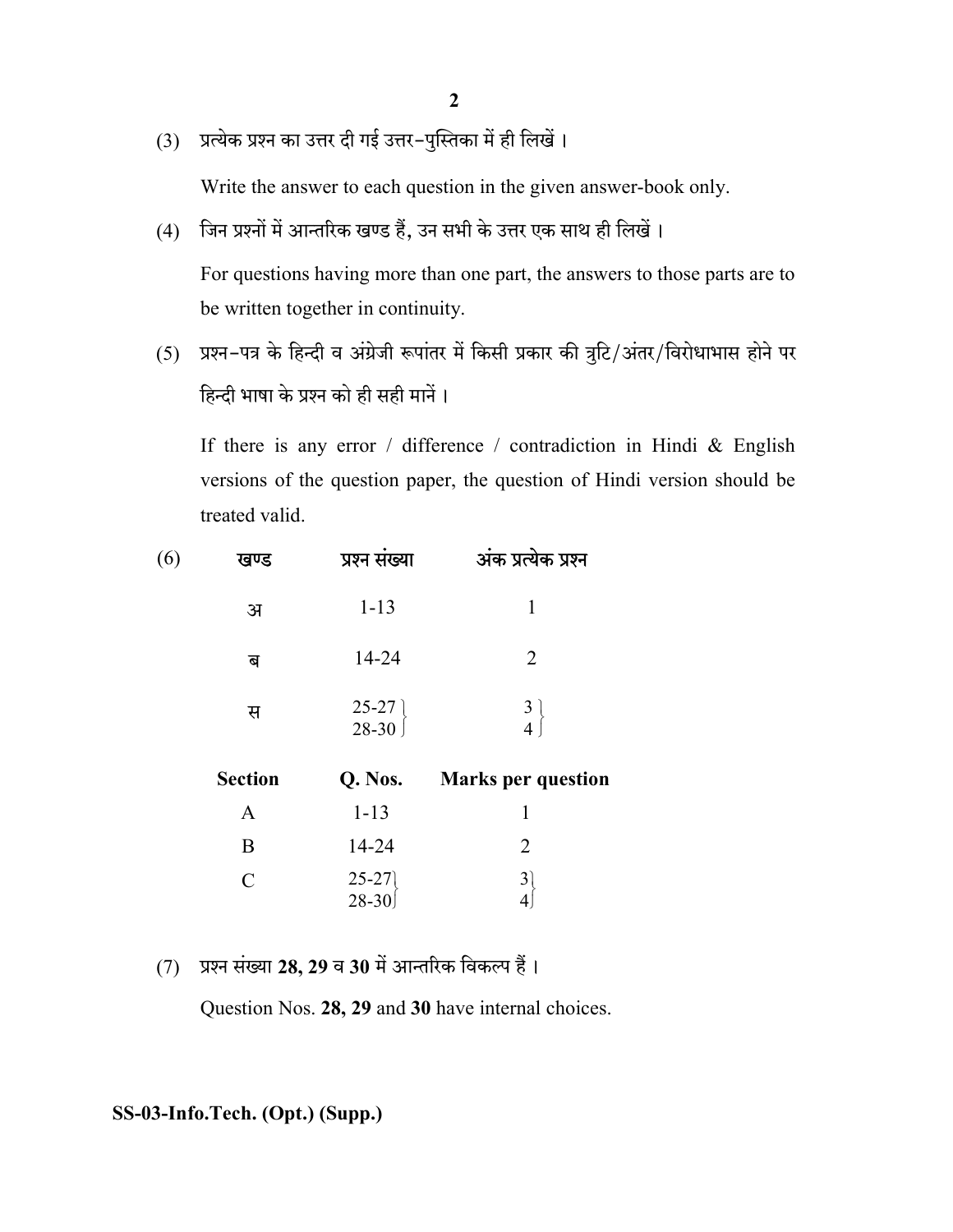3

# खण्ड – अ

# SECTION – A

| 1. | रेखीय डाटा स्ट्रक्चर को परिभाषित कीजिए।                                                                                               | $\mathbf{1}$     |
|----|---------------------------------------------------------------------------------------------------------------------------------------|------------------|
|    | Define the Linear Data Structure.                                                                                                     |                  |
| 2. | बाइनरी खोज की समय जटिलता क्या है ?<br>What is the time complexity of Binary search?                                                   | 1                |
| 3. | स्टेबल सॉर्टिंग को परिभाषित कीजिए।<br>Define the stable sorting.                                                                      | $\mathbf{1}$     |
| 4. | एब्सट्रेक्ट डेटा स्ट्रक्चर का उदाहरण दीजिए।<br>Give the example of Abstract data structure.                                           | 1                |
| 5. | डायनामिक डाटा स्ट्रक्चर का उदाहरण दीजिए।<br>Give the example of Dynamic data structure.                                               | $\mathbf{1}$     |
| 6. | $\rm{Linux~OS~\vec{H}~C++~~$ प्रोग्राम को कम्पाइल करने की कमांड लिखिए।<br>Write the command to compile the $C++$ program in Linux OS. | 1                |
| 7. | ऑपरेटर प्रिसीडेंस को परिभाषित कीजिए।<br>Define the Operator precedence.                                                               | 1                |
| 8. | फंक्शन ओवरलोडिंग क्या होती है ?<br>What is the function overloading?                                                                  | 1                |
|    | SS-03-Info.Tech. (Opt.) (Supp.)                                                                                                       | <b>Turn over</b> |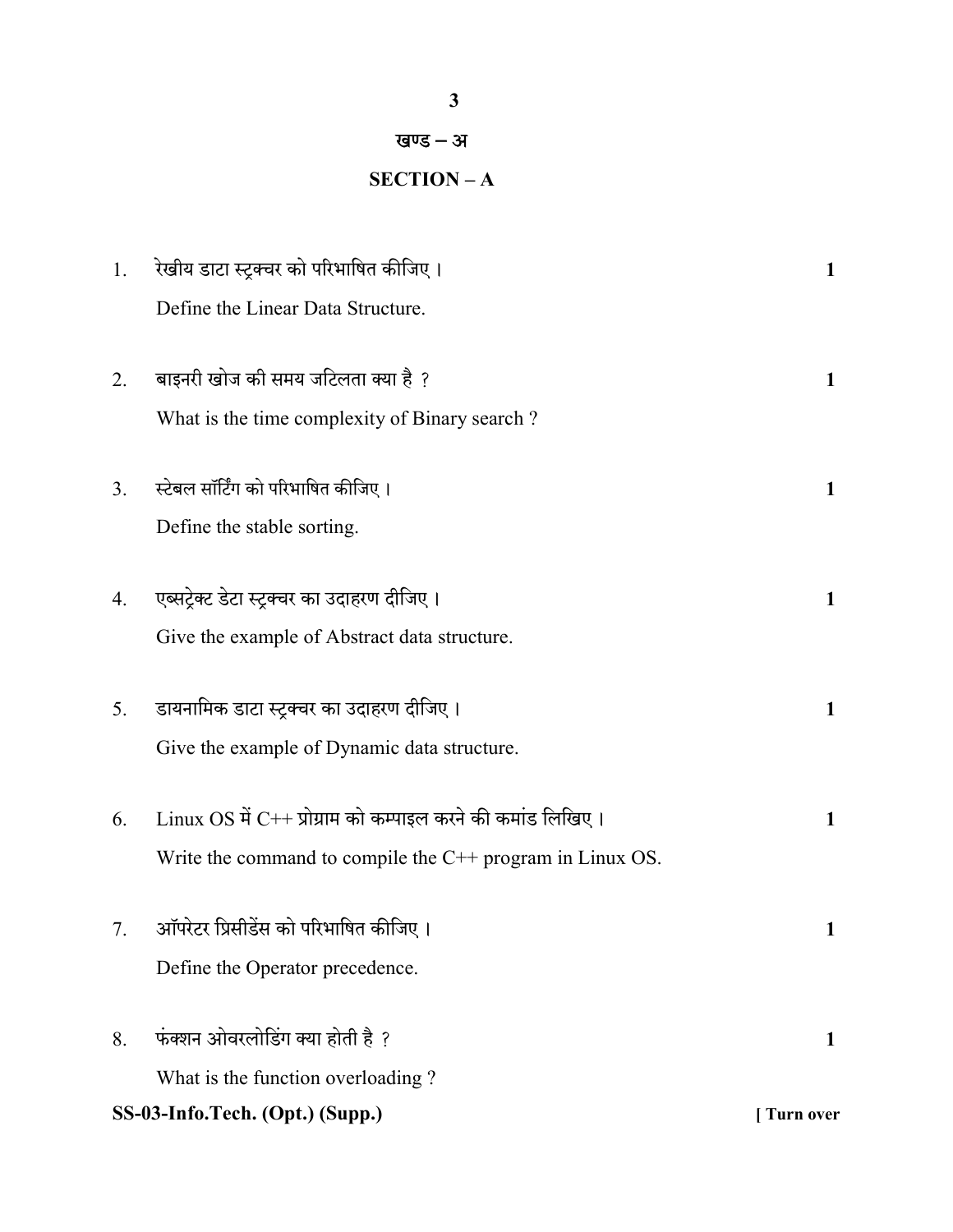|     | 4                                                          |                  |
|-----|------------------------------------------------------------|------------------|
| 9.  | स्टैटिक मेम्बर फंक्शन को परिभाषित कीजिए।                   | 1                |
|     | Define the Static Member function.                         |                  |
|     |                                                            |                  |
| 10. | कॉपी कंस्ट्रक्टर क्या होता है ?                            | 1                |
|     | What is the copy constructor?                              |                  |
| 11. | ऐसे ऑपरेटर का नाम लिखिए जिसको ओवरलोड नहीं किया जा सकता है। | 1                |
|     | Give the name of operator that cannot be overloaded.       |                  |
|     |                                                            |                  |
| 12. | बहु मान एट्रीब्यूट को परिभाषित कीजिए।                      | 1                |
|     | Define the Multi valued attribute.                         |                  |
| 13. | डाटा बेस स्कीमा क्या होती है ?                             | 1                |
|     | What is the Data Base Schema?                              |                  |
|     |                                                            |                  |
|     | खण्ड – ब                                                   |                  |
|     | <b>SECTION - B</b>                                         |                  |
|     |                                                            |                  |
| 14. | समय जटिलता से आप क्या समझते हैं ?                          | $\boldsymbol{2}$ |
|     | What do you understand by Time Complexity?                 |                  |
| 15. | रिकर्शन फंक्शन के लिए शर्तें लिखिए।                        | $\boldsymbol{2}$ |
|     | Write the conditions for recursion functions.              |                  |
|     |                                                            |                  |
|     | 16. इन-प्लेस सॉर्टिंग क्या होती है ?                       | $\boldsymbol{2}$ |
|     | What is the In-place sorting?                              |                  |
|     | SS-03-Info.Tech. (Opt.) (Supp.)                            |                  |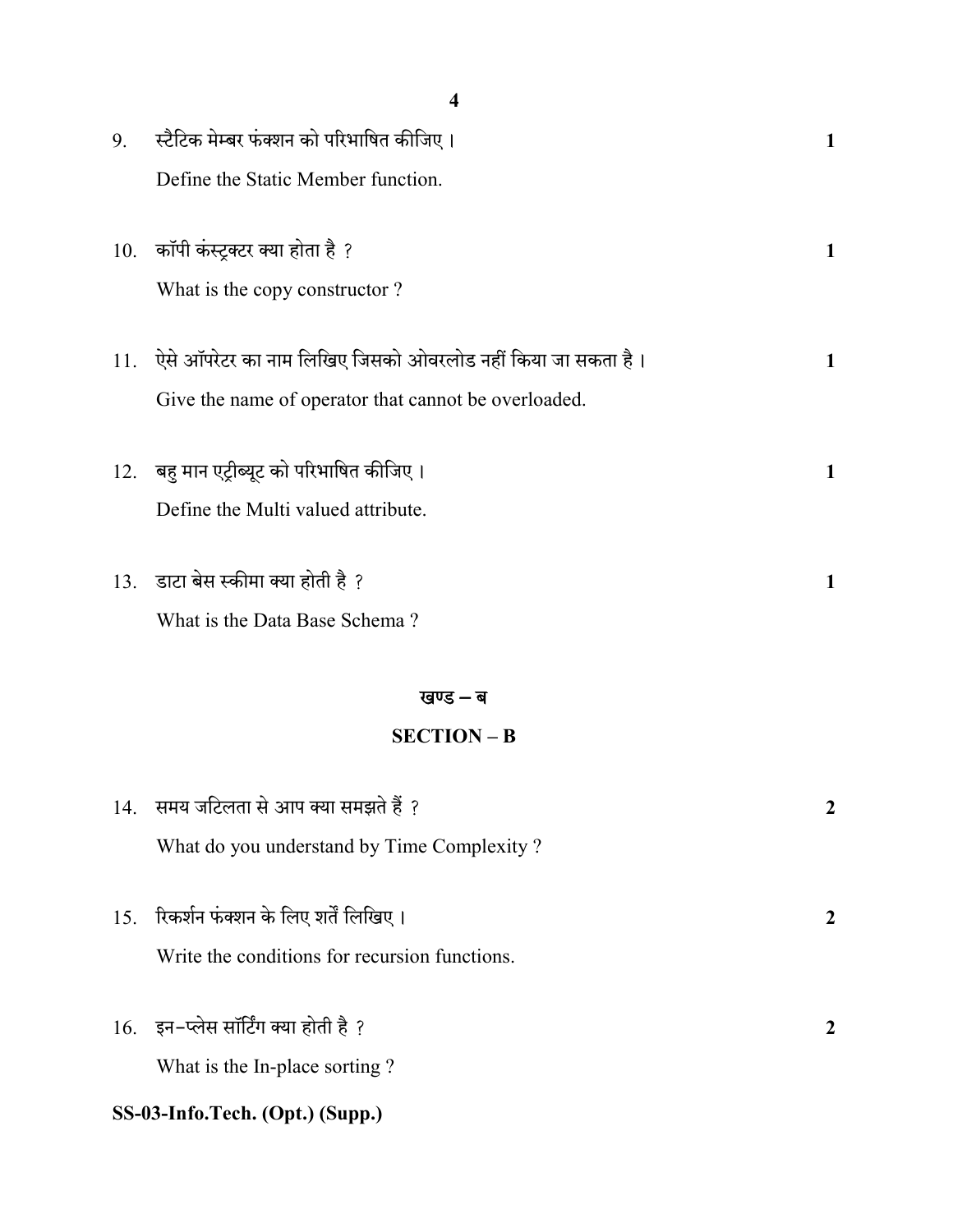|     | 5                                                                   |                  |
|-----|---------------------------------------------------------------------|------------------|
|     | 17. स्ट्रक्चर और यूनियन में अन्तर स्पष्ट कीजिए ।                    | $\mathbf{2}$     |
|     | Clear the difference between the Structure and Union.               |                  |
|     |                                                                     |                  |
|     | 18. स्कोप रिजोलुशन ऑपरेटर का क्या उपयोग है ?                        | $\mathbf{2}$     |
|     | What is the use of Scope resolution operator?                       |                  |
|     | 19. फ्रेंड फंक्शन का क्या उपयोग है ?                                | $\overline{2}$   |
|     | What is the use of Friend function?                                 |                  |
|     |                                                                     |                  |
| 20. | SQL में स्लेक्ट स्टेटमेंट से आप क्या समझते हैं ?                    | $\overline{2}$   |
|     | What do understand by SELECT statement in SQL ?                     |                  |
|     |                                                                     |                  |
| 21. | MySQL में नया यूजर बनाने की कमांड लिखिए।                            | $\overline{2}$   |
|     | Write the command to create new user in MySQL.                      |                  |
|     | 22. कॉल-बाय वेल्यू और कॉल-बाय रेफरेंस में क्या अन्तर है ?           | 2                |
|     | What is the difference between call-by-value and call-by-reference? |                  |
|     |                                                                     |                  |
| 23. | PL/SQL में ट्रिगर्स को समझाइए।                                      | $\boldsymbol{2}$ |
|     | Explain the Triggers in PL/SQL.                                     |                  |
|     |                                                                     |                  |
| 24. | $PL/SQL$ में तीन प्रकार के exceptions के नाम लिखिए।                 | $\boldsymbol{2}$ |
|     | Write the name of three type of exceptions in PL/SQL.               |                  |
|     | SS-03-Info.Tech. (Opt.) (Supp.)                                     | [Turn over       |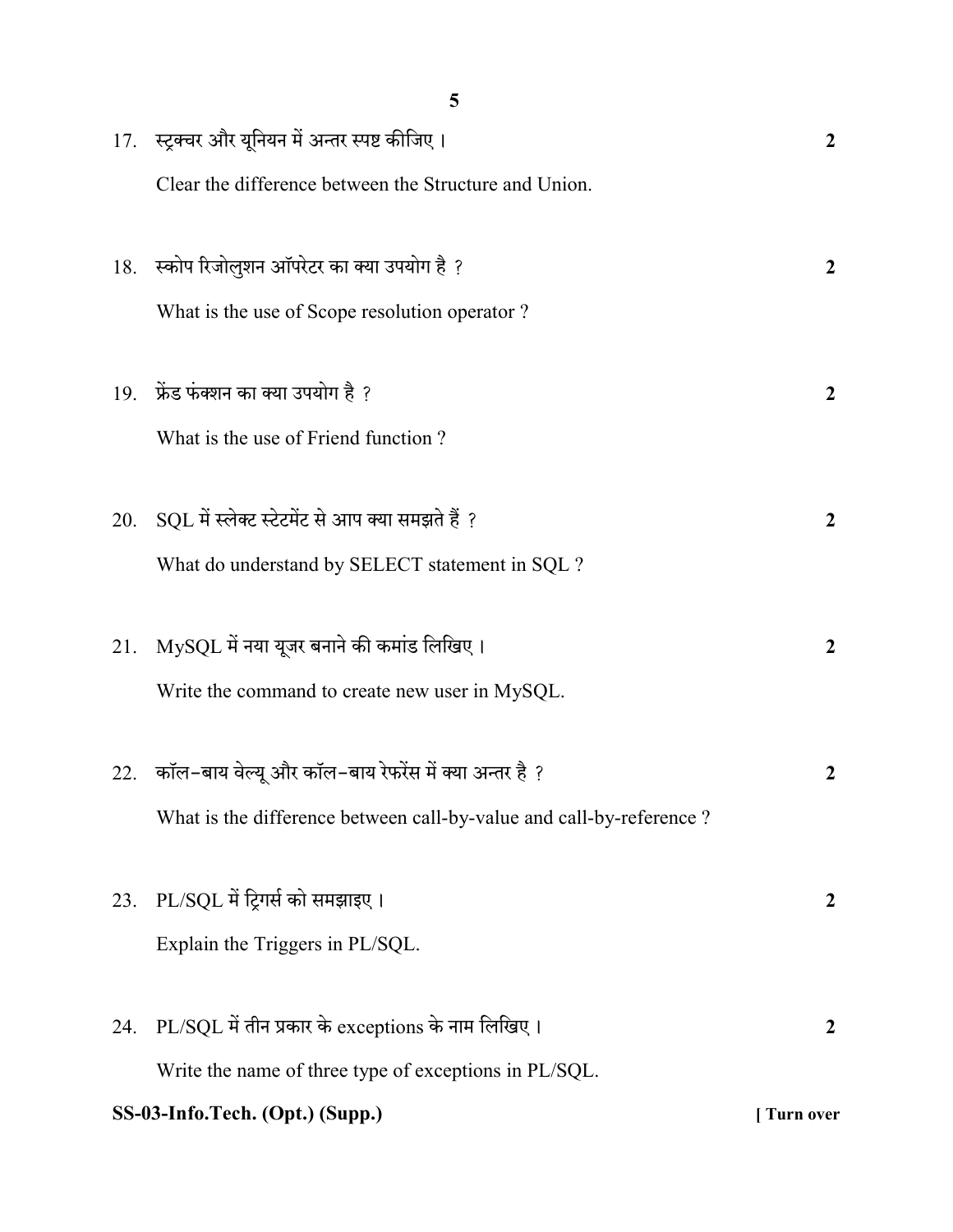## खण्ड – स

# SECTION – C

|     | 4, 6, 3, 2, 1, 9, 7                                                                                                 |                  |
|-----|---------------------------------------------------------------------------------------------------------------------|------------------|
|     | Write the program in 'C' language to sort following numbers using Quick<br>Sort.                                    |                  |
|     | 4, 6, 3, 2, 1, 9, 7                                                                                                 |                  |
|     | 26. स्टैक के उपयोग को विस्तार से बताइए।                                                                             | $\mathbf{3}$     |
|     | Explain the use of Stack in details.                                                                                |                  |
| 27. | लिंक लिस्ट में आप किसी नोड को कैसे delete करेंगे ? समझाइये।                                                         | $\mathbf{3}$     |
|     | How do you delete a node in Link List? Explain.                                                                     |                  |
| 28. | पैरामीटराइज्ड कंस्ट्रक्टर को उदाहरण से समझाइये।                                                                     | $\boldsymbol{4}$ |
|     | अथवा                                                                                                                |                  |
|     | बाइनरी प्लस (+) ऑपरेटर को ओवरलोड करते हुये निम्नलिखित दो मैट्रिक्स का योग करने का<br>प्रोग्राम $C^{++}$ में लिखिए : |                  |
|     | $\begin{array}{ c c c c c c c c } \hline 2 & 3 & 7 & 7 & 7 \\ \hline 1 & 4 & 8 & 11 & \hline \end{array}$           |                  |
|     | Explain the parameterized constructor with the help of example.                                                     |                  |
|     | <b>OR</b>                                                                                                           |                  |

Write a program to add following matrixes in C++ using binary + operator overloading.

```
\mathbb{R}^n\begin{bmatrix} 2 & 3 \\ 1 & 4 \end{bmatrix}\begin{bmatrix} 2 & 3 \\ 1 & 4 \end{bmatrix}, \begin{bmatrix} 1 & 1 \\ 1 & 4 \end{bmatrix}\begin{bmatrix} 7 & 7 \\ 8 & 11 \end{bmatrix}\begin{bmatrix} 8 & 11 \end{bmatrix}
```
SS-03-Info.Tech. (Opt.) (Supp.)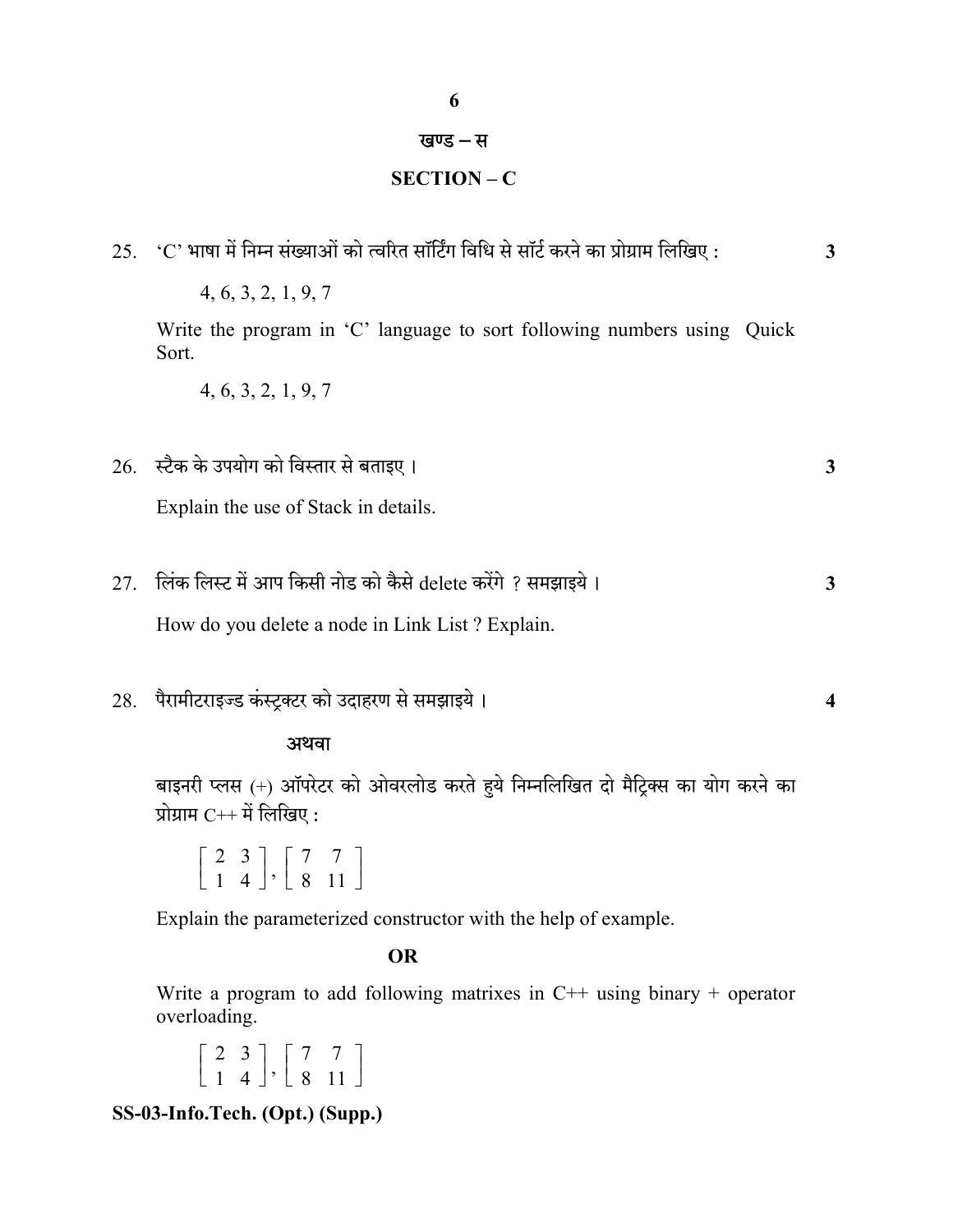29. एक स्कूल प्रबंधन प्रणाली के लिए E-R आरेख बनाइये । इस E-R आरेख में प्रयुक्त प्रत्येक 4

#### अथवा

द्वितीय नॉर्मल फॉर्म को उदाहरण सहित समझाइये।

Draw an E-R diagram for a School Management System. Explain the utility of each symbol used in this E-R diagram.

## OR

Explain the second normal form with the help of example.

 $30.$  मल्टीपल इनहेरिटेंस को उदाहरण द्वारा समझाइये ।  $\,$ 

#### अथवा

सी प्रोग्रामिंग भाषा में प्रयुक्त मेमोरी एलोकेशन और प्रबन्धन के फंक्शन को समझाइये।

Explain multiple inheritance with the help of example.

### OR

Explain the function used for memory allocation and management in 'C' programming language.

 $\frac{1}{2}$